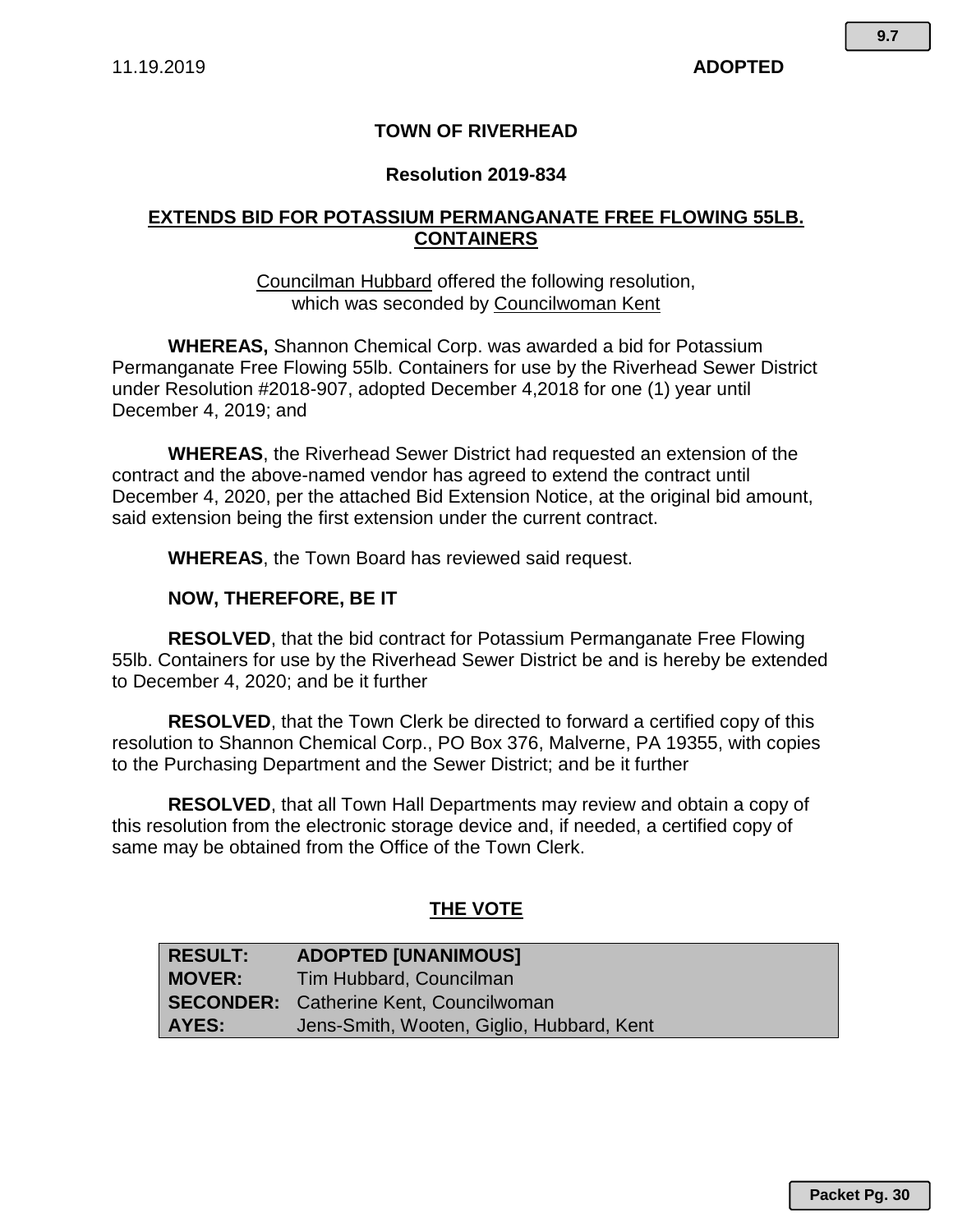# **FISCAL IMPACT STATEMENT OF PROPOSED RIVERHEAD TOWN BOARD LEGISLATION**

| Type of Legislation<br>А.                                                                                                                                                                                                                                                         | Resolution ________ Local Law                                                                     |                     |  |
|-----------------------------------------------------------------------------------------------------------------------------------------------------------------------------------------------------------------------------------------------------------------------------------|---------------------------------------------------------------------------------------------------|---------------------|--|
| Title of Proposed Legislation: Extends Bid for Potassium Permanganate Free Flowing 55Lb. Containers<br>В.                                                                                                                                                                         |                                                                                                   |                     |  |
| Purpose of Proposed Legislation:<br>C.                                                                                                                                                                                                                                            |                                                                                                   |                     |  |
| Will the Proposed Legislation Have a Fiscal Impact?<br>D.                                                                                                                                                                                                                         | Yes X<br>No                                                                                       |                     |  |
| Е.                                                                                                                                                                                                                                                                                | If the answer to section D is "yes", select (a) or (b) below and initial or detail as applicable: |                     |  |
| The fiscal impact can be absorbed by Town/department existing resources set forth in approved Town Annual Budget TB<br>(a)<br>(example:routine and budgeted procurement of goods/services)*if selecting E(a), please initial then skip items F,G and<br>complete H,I and J;<br>or |                                                                                                   |                     |  |
| (b)                                                                                                                                                                                                                                                                               | The description/explanation of fiscal impact is set forth as follows:                             |                     |  |
| If the answer to E required description/explanation of fiscal impact (E(b)), please describe total Financial Cost of Funding over<br>F.<br>5 Years                                                                                                                                |                                                                                                   |                     |  |
| <b>Proposed Source of Funding</b><br>G.                                                                                                                                                                                                                                           |                                                                                                   |                     |  |
| Appropriation Account to be Charged: ES1-8-8130-415-000-00000 for Sewer<br>ES5-8-8189-415-000-00000 for Scavenger Waste                                                                                                                                                           |                                                                                                   |                     |  |
|                                                                                                                                                                                                                                                                                   |                                                                                                   |                     |  |
| Grant or other Revenue Source:                                                                                                                                                                                                                                                    |                                                                                                   |                     |  |
| Appropriation Transfer (list account(s) and amount):                                                                                                                                                                                                                              |                                                                                                   |                     |  |
|                                                                                                                                                                                                                                                                                   |                                                                                                   |                     |  |
| H. Typed Name &<br>Title of                                                                                                                                                                                                                                                       | I. Signature of Preparer                                                                          | J. Date<br>11/12/19 |  |
| Preparer: Teresa                                                                                                                                                                                                                                                                  |                                                                                                   |                     |  |
| <b>Baldinucci</b>                                                                                                                                                                                                                                                                 |                                                                                                   |                     |  |
|                                                                                                                                                                                                                                                                                   | Teresa Baldinucci<br>11/19/2019                                                                   |                     |  |
| K. Accounting Staff                                                                                                                                                                                                                                                               | L. Signature of Accounting Staff                                                                  | M. Date             |  |
| Name & Title<br>William Rothaar,<br>Accounting                                                                                                                                                                                                                                    | William Rothans                                                                                   | 11/19/19            |  |
| Department                                                                                                                                                                                                                                                                        | <b>William Rothaar</b>                                                                            |                     |  |